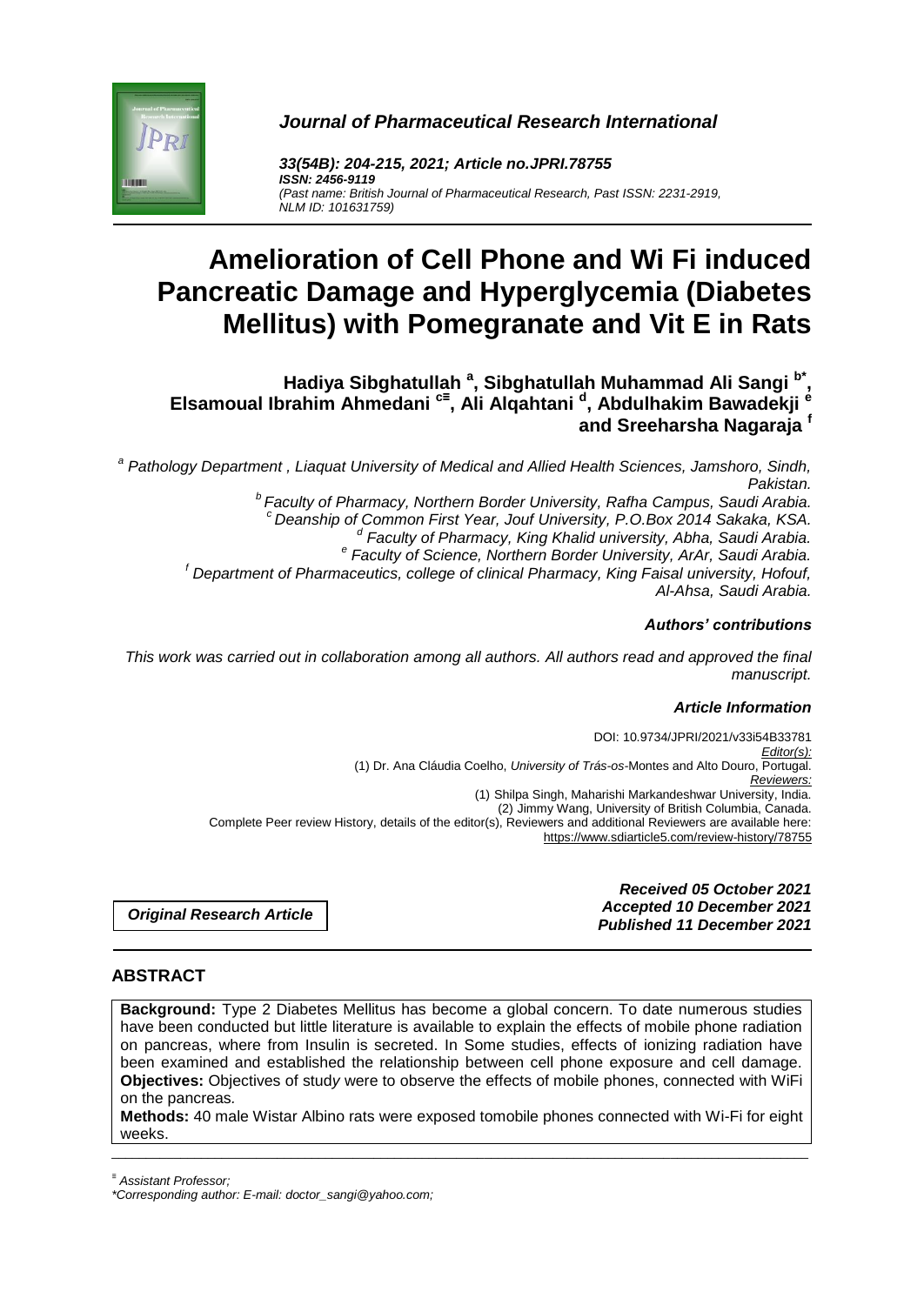**Results:** The histopathological examination of the rat pancreas revealed that, exposure of rats to cell phones and Wi-Fi causes significant damage to the rat pancreas. **Conclusion:** The ionizing radiation emitted from cell phones and WiFi causes increase in oxidative stress leading to inflammation and pancreatic cell death that may affect glucose homeostasis.

*Keywords: Mobile Phone; WiFi; oxidative stress; diabetes mellitus; pancreas.*

# **1. INTRODUCTION**

Type2 Diabetes mellitus has become leading cause of mortality and morbidity in recent decades globally. It has been identified as one of the top 10 causes of death, worldwide [1]. International Diabetes Federation (IDF) data shows that around 451 million world population suffered from diabetes in 2017 and the number is estimated to increase to 693 million by 2,045 [2].Type 2 DM increases the morbidity and mortality rate manifold due to its complications like, infections, ischemic heart disease, stroke, nephropathy, chronic liver disease, and angiopathy [3-5]. Insulin resistance i.e. when the pancreas produces a little or no insulin at all is mainly responsible for occurrence of Type2 DM.Due to deficiency of Insulin, cells can no longer take up glucose from the blood, resulting in, hyperglycemia and consequently Hyperglycemia causes complications associated with diabetes [6]. In pathogenesis of Diabetes Mellitus oxidative stress plays a vital role. Reactive oxygen species (ROS) and reactive nitrogen species play double role as both harmful and beneficial species. Overproduction of ROS lead to oxidative stress [7].Several studies have concentrated on the characterization of the reactive oxygen species (ROS) source, its mechanism, scavenging and antioxidant substances in diabetes [8,9]. Glucose homeostasis is mainly dependent on the normal functioning of beta islets of pancreas, which secrete insulin.Over production of ROS by the transfer of their free unpaired electron causes the oxidation of cellular machinery and affect the normal functioning of all the body cells including beta cells of pancreas leading to deficiency of Insulin [10,11]. Role of sedentary life style causing Type 2 DM is very well established. In recent times. Use of cell phone and Wi fi has increased many fold. Sedentary life style causes obesity and obesity leads to increase in oxidative stress.Several researchers have found hazardous effects of Wi fi on different organs like the following but not limited to, Oxidative stress [12] Brain damage [13], decreased fertility [14], Cellular DNA damage [15], Calcium overload [16], Endocrine effects [17] etc. In recent times

cell phones have become part and parcel of daily life, worldwide. The cell phone use is dependent on Lithium batteries plus its connection with WiFi.Lithium batteries have been identified in research to contain potential risk to human health [18,19]. Several researchers consider Oxidative stress and lipid peroxidation as important factor in development of various diseases, and consequently antioxidant role is given considerable importancein the prophylaxis and treatment of these diseases especially, the effects of vitamin E, the most important lipophilic radical-scavenging antioxidant, have been extensively investigated [20,21]. Components of pomegranate such as polyphenols, have been found to possess several health benefits due to their antioxidant effects. Therefore, pomegranate use is considered helpful in treatment of many ailment risk factors including high blood pressure, high cholesterol, oxidative stress, hyperglycemia, and inflammatory activities [22,23].

# **2. MATERIALS AND METHODS**

#### **2.1 Animals**

Forty MaleWistar Albino rats, weighing 240-260 g and 8 weeks old, obtained from the animal unit in college of pharmacy, NBU Border University were used in the study. The rats were housed in polycarbonate cages. Rats were kept in the environment of controlled temperature (25-26 <C), humidity (55-60%), and controlled light and dark for a period of 5 days before beginning the experiment. Standard balanced diet and tap water were provided to the animals.

# **2.2 Experimental Design**

After 5 days of acclimatization, the 40 rats were randomized based on body weight into different groups.Prior to test item administration, the animals were randomized into four groups viz., G1 (Vehicle control), whereas G2 is a treatment control exposed to mobile phone for 8 weeks. Groups, G3 and G4 were administered with pomegranate juice orally for 4 weeks with a dose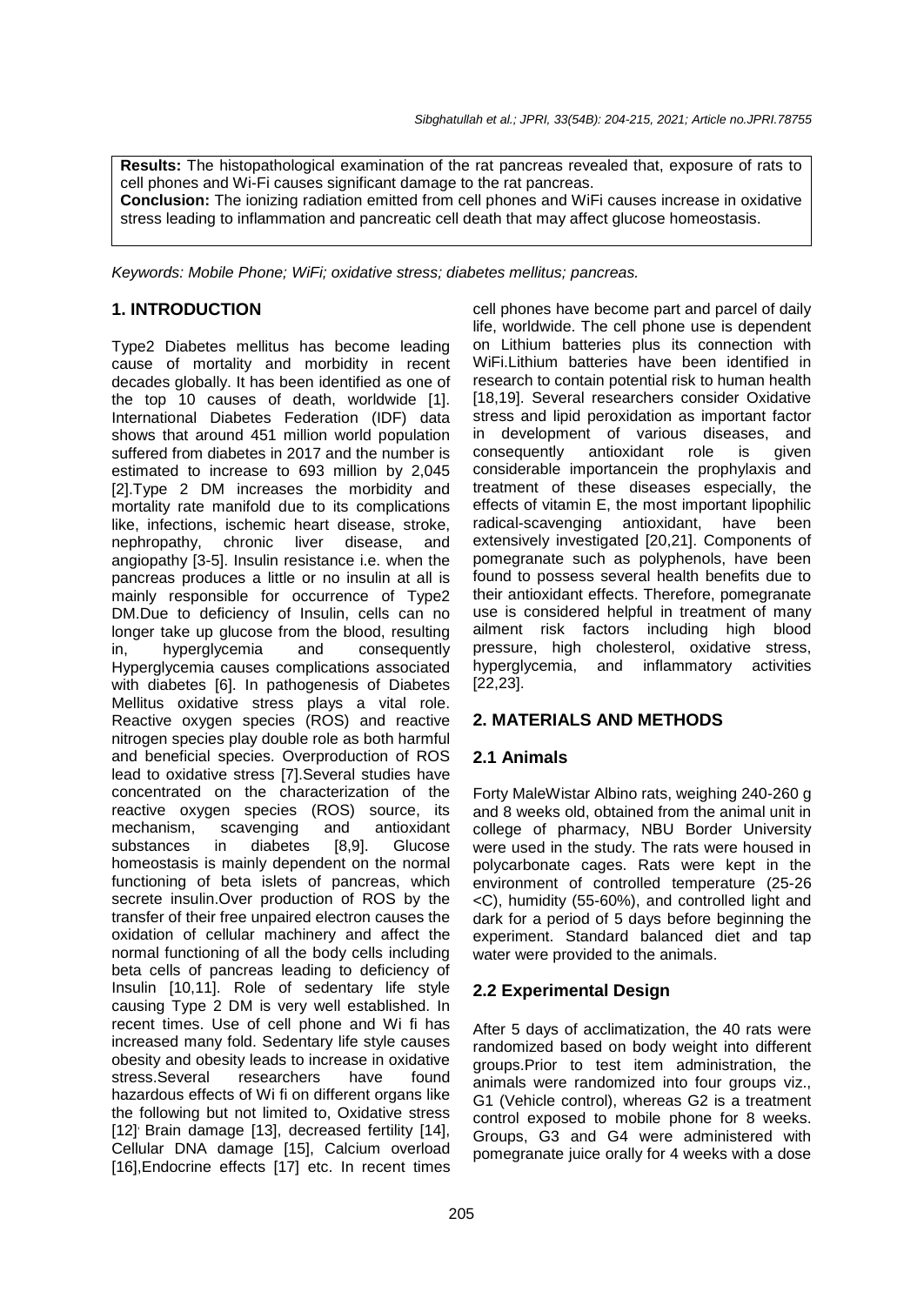of 0.4 ml/200g/kg/rat and 0.8ml/200g/kg/rat,<br>respectively. Similarly, group G5 was respectively. Similarly, group G5 was administered with Vitamin E 50 IU/kg of body weight for 4 weeks. These groups G3, G4 and G5 were exposed to mobile phones daily 24 hours for 8 weeks.

Similarly, groups G6, G7 and G8 were exposed to mobile phones daily 24 hours for 8 weeks. Whereas, groups, G6 and G7 were administered with pomegranate juice orally for 4 weeks with a dose of 0.4 ml/200g/kg/rat and 0.8ml/200g/kg/rat, respectively and group G8 was administered with Vitamin E 50 IU/kg of bodyweight for 4 weeks.

All the animals were observed daily twice for signs of morbidity and mortality during the experimental period.

## **2.3 Histopathological Examination**

At the end of 8th week (end of the treatment period, 24 hrs after the last administration) the rats were sacrificed, after intra-peritoneal administration of sodium pentobarbital solution (40 mg/kg)as an anesthetic, and the peritoneal cavity was opened with a lower transverse abdominal incision. After removing the pancreas from abdomen, pancreas was sectioned sagittally. The removed pancreas was then fixed with a buffered 10% formalin solution for 24 h and embedded in paraffin. Tissues were then sectioned, stained with hematoxylin and eosin (H&E) and examined for histopathology changes using light microscope.

# **2.4 Blood Glucose Determination**

Blood samples were collected from the tail vein of the rats. Basal glucose levels were determined prior to mobile phone exposure. Samples were then taken after 4 weeks of exposure to mobile phones and after treatment with substances used in the study.

#### **3. RESULTS**

Comparison of total body weights at different periods in different groups were shown in Table (1). At  $1^{st}$  day, the total body weights in G2, G5 and G8 groups were significantly increased versus G1. Compared with G2, the total body weights were significantly reduced in G3, G4, G6, G7 but were significantly increased in G8 (Fig.1). At  $14<sup>th</sup>$  day, the total body weights in G2, G5 and G8 groups were significantly increased as compared to G1. Compared with G2, the total

body weights were significantly reduced in G3, G4, G5, G6, G7 but were significantly increased  $\sim$  i,  $\sim$  i,  $\sim$  i,  $\sim$  is set that we is differently increased in G8.At 28<sup>th</sup> day, the total body weights in G2, G5 and G8 groups were significantly increased as compared to G1. Compared with G2, the total body weights were significantly reduced in G3, G4, G5, G6,and G7, but were significantly increased in G8.At 56<sup>th</sup> day, the total body weights in G2, G5 and G8 groups were significantly increased versus G1. Compared with G2, the total body weights were significantly decreased in G3, G4, G5, G6, G7 but were significantly increased in G8. At  $84<sup>th</sup>$  day, the total body weights in G2 and G8 groups were significantly increased versus G1. Compared with G2, the total body weights were significantly reduced in G3, G4, G5, G6, G7 but were significantly increased in G8 (Fig. 2).

Comparison of blood glucose at different periods in different groups is displayed In table 2. At the first day, the blood glucose in G3, G4 and G6 groups were significantly increased as compared toG1 (Fig.3). At 14<sup>th</sup> day, the blood glucose level in G2, G6, and G8 groups were significantly increased versus G1 but were significantly decreased in G7 versus G2. At  $28<sup>th</sup>$  day, the blood glucose in G2, G5 and G8 groups were significantly increased versus G1. Compared with G2, blood glucose levels were significantly decreased in G5 but were significantly increased in G3. At  $56<sup>th</sup>$  day, the blood glucose in G6 group was significantly increased versus G1. At 84<sup>th</sup> day, the blood glucose in G6 and G7 groups were significantly increased versus G1. Compared with G2, the blood glucose levels were significantly decreased in G4 andG5 (Fig. 4).

Figs. (5 to 12) show the different histological effects on pancreas sections for different groups. Morphology of the beta islets of langerhans in pancreas changed significantly with increase in duration of exposure to WiFi and Cell Phones. Damage to the cells was found less, in the treated groups and after exposure treated groups showed significant repair and recovery.

# **4. DISCUSSION**

This is an era in which it is seen that medical science has developed a lot average age in terms of years has increased due to development and discovery of medications for the treatment of diseases. At the same time new challenges to human health are coming on surface in the shape of new viral infections,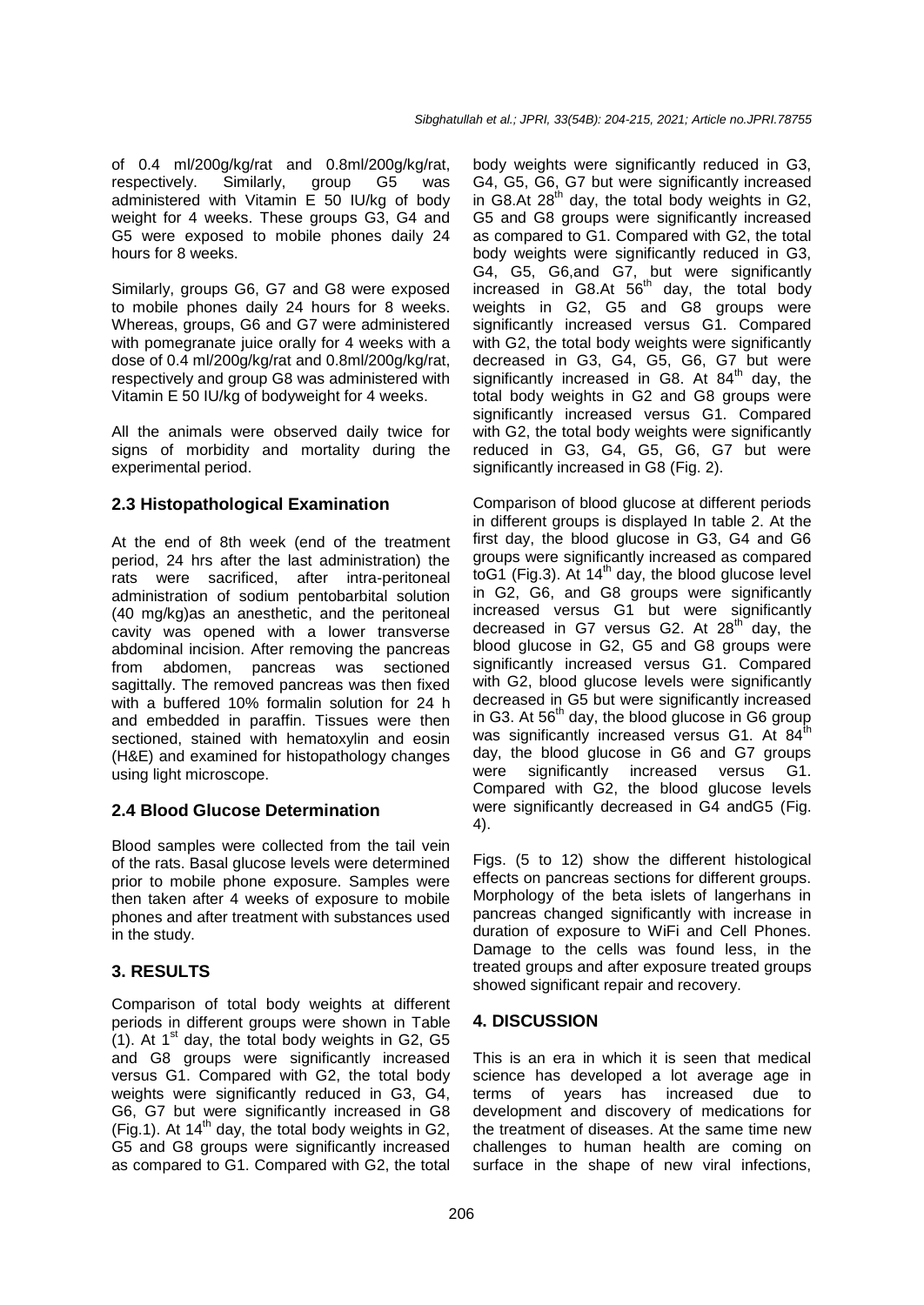increase in the number of patients suffering from chronic diseases like hypertension and diabetes mellitus, increase in the number of cancer patients etc. All of these issues can be related to change of life style, environmental pollution etc. Changesin life style include dietary habits, lack of physical activity and dependence on cell phones, laptops connected with Wi Fi. Current study is first of its kind in which effects of cell phones and Wi fi have been studied particularly on pancreas and serum glucose levels. In our study all the groups exposed to cell phones connected with

Wi Fideveloped damage to pancreatic beta cells while alpha cells remained intact, this appears to be a strange phenomenon, it is seen especially in Type 1 DM. The α-cells secrete glucagon, which causes increase in serum glucose levels. Both damage to beta islets (insulin secreting cells of pancreas) and stability of alpha cells caused an increase in serum glucose levels. Regarding damage to the body cells i.e beta cells results of our study tally with the previous studies [24-26].



**Fig. 1. Comparison of the body weight (grams) in different studied groups at 1st day** *\*: Significance versus G1; #: significance versus G2. \*: P <0.05, \*\*: P <0.010; \*\*\*: P <0.0001*



**Fig. 2. Comparison of the body weight (grams) in different studied groups at 56thday** *\*: Significance versus G1; #: significance versus G2. \*: P <0.05, \*\*: P <0.010; \*\*\*: P <0.0001*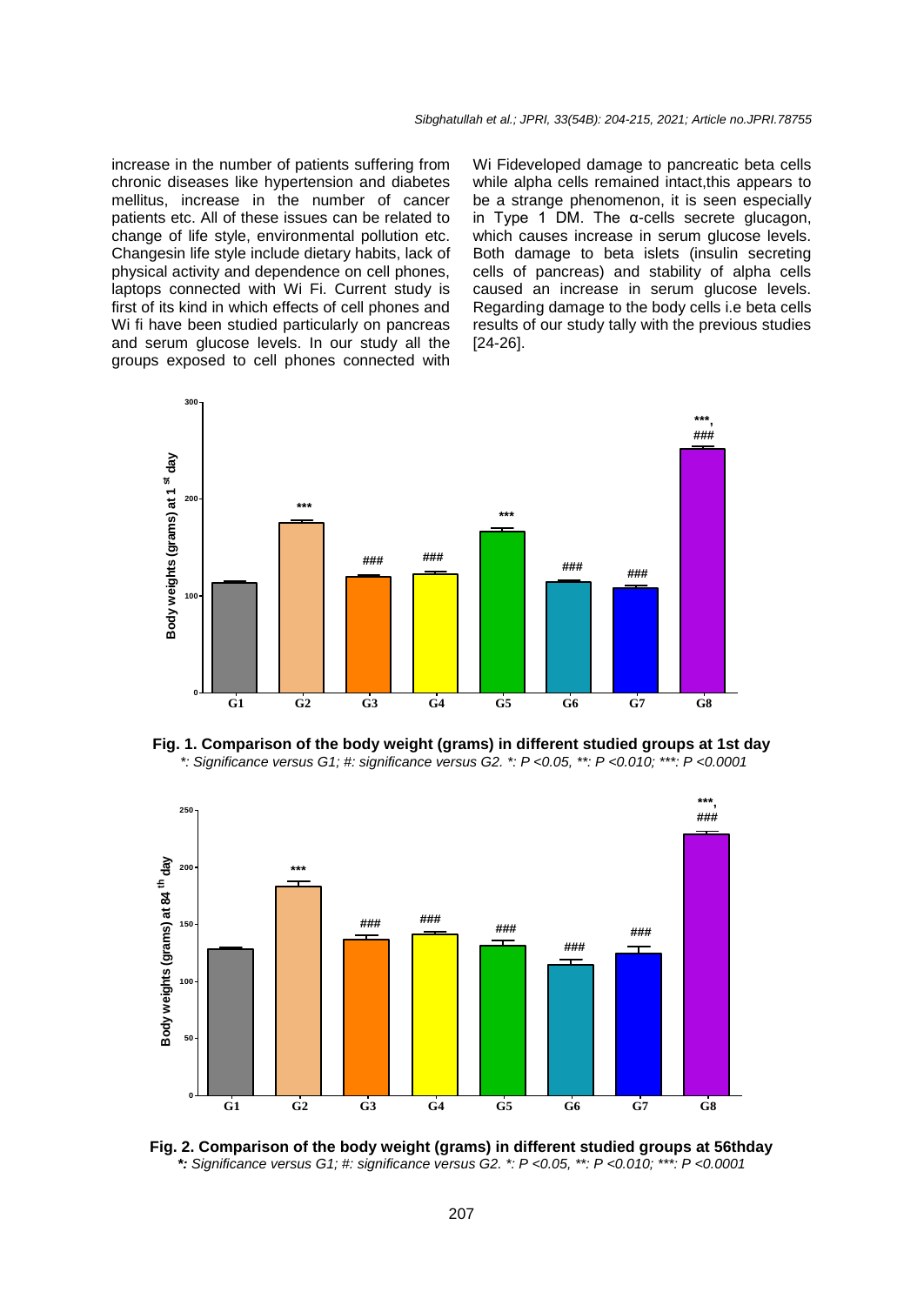## **Table 1. Comparison of the body weight (grams) in different studied groups at different days**

| <b>Groups</b>                                                                           | 1st day                   | 14th day                  | 28th day                  | 56th day                  | 84th day                  |
|-----------------------------------------------------------------------------------------|---------------------------|---------------------------|---------------------------|---------------------------|---------------------------|
| G1 (Normal control)                                                                     | 113.17±5.08               | 115.00±5.83               | 119.83±5.74               | 123.33±5.28               | 128.50±3.15               |
| G2 (EMR only)                                                                           | 175.50±7.18               | 178.17±6.65               | 179.83±9.20               | 180.83±10.87              | 182.83±11.34              |
| Significance                                                                            | 1P < 0.0001               | 1P < 0.0001               | 1P < 0.0001               | 1P < 0.0001               | 1P < 0.0001               |
| G3 (EMR 900 MHz EMR (1hr/Day) +<br>PM (0.4ml/200g)                                      | 120.17±4.07               | 121.33±3.98               | 123.00±5.87               | 126.50±5.68               | 136.50±9.65               |
| Significance                                                                            | 1P=0.558, 2P<br>< 0.0001  | $1P = 0.661, 2P$          | 1P=0.995, 2P              | 1P=0.994, 2P              | 1P=0.854, 2P              |
|                                                                                         |                           | < 0.0001                  | < 0.0001                  | < 0.0001                  | < 0.0001                  |
| G4 (EMR 900MHz EMR (1hr/Day) +<br>$PM + 0.8$ ml/200g)                                   | 122.83±5.12               | 126.17±6.21               | 133.00±5.80               | 136.00±5.44               | 141.00±5.62               |
| Significance                                                                            | 1P=0.177, 2P<br>< 0.0001  | 1P=0.068, 2P<br>< 0.0001  | 1P=0.062, 2P<br>< 0.0001  | 1P=0.068, 2P<br>< 0.0001  | 1P=0.384, 2P<br>< 0.0001  |
| G5(EMR 900MHz EMR + Vit E 50<br>IU/kg)                                                  | 166.17±8.82               | 159.00±7.24               | 147.00±10.56              | 142.83±9.28               | 131.00±11.54              |
| Significance                                                                            | $1P < 0.0001$ ,           | $1P < 0.0001$ ,           | $1P < 0.0001$ ,           | $1P = 0.001$ ,            | $1P = 1.000$ ,            |
|                                                                                         | $2P = 0.211$              | 2P<0.0001                 | 2P<0.0001                 | 2P<0.0001                 | 2P<0.0001                 |
| G6 (EMR for 56 days) + then PM<br>$(0.4ml/200g/day$ for 28 days)                        | $114.33 + 4.72$           | 114.00±4.98               | 113.50±3.33               | 112.00±3.58               | 114.50±12.11              |
| Significance                                                                            | 1P=1.000, 2P              | 1P=1.000, 2P              | 1P=0.807, 2P              | 1P=0.139, 2P              | 1P=0.250, 2P              |
|                                                                                         | < 0.0001                  | < 0.0001                  | < 0.0001                  | < 0.0001                  | < 0.0001                  |
| G7 (EMR for 56 days) + then PM<br>(0.8ml/200g/day for 28 days)                          | 108.00±7.92               | 111.50±7.09               | 236.83±8.54               | $118.83 \pm 7.11$         | $124.50 \pm 14.15$        |
| Significance                                                                            | 1P=0.851, 2P              | 1P=0.977, 2P              | 1P=0.968, 2P              | 1P=0.955, 2P              | 1P=0.997, 2P              |
|                                                                                         | < 0.0001                  | < 0.0001                  | < 0.0001                  | < 0.0001                  | < 0.0001                  |
| G8(EMR for 56 days + then PM<br>$(0.8$ ml/200g/day $) +$ VitE(50 IU/kg) for<br>28 days) | 251.67±6.53               | 247.67±7.58               | 247.67±7.58               | 234.50±7.18               | 228.83±6.71               |
| Significance                                                                            | 1P<0.0001, 2P<br>< 0.0001 | 1P<0.0001, 2P<br>< 0.0001 | 1P<0.0001, 2P<br>< 0.0001 | 1P<0.0001, 2P<br>< 0.0001 | 1P<0.0001, 2P<br>< 0.0001 |

*Data are expressed as mean +/- standard error. 1P: significance versus G1; 2P: significance versus G2; using OneWay ANOVA test (Turkey test)*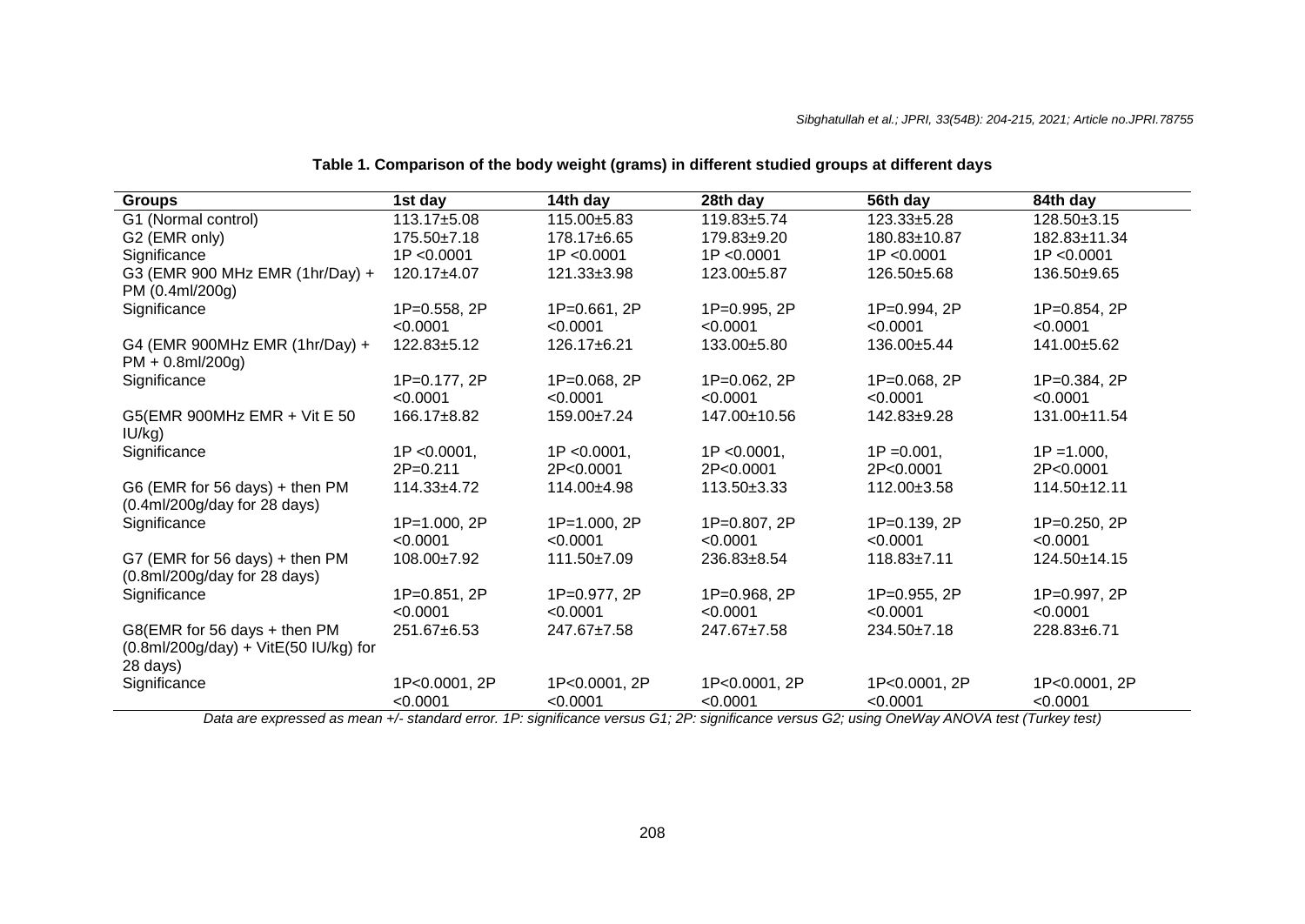## **Table 2. Comparison of the blood glucose levels (mg/dl) in different studied groups at different days**

| <b>Groups</b>                                                                                                                   | 1st day                      | 14th day                     | 28th day                    | 56th day                | 84th day                 |
|---------------------------------------------------------------------------------------------------------------------------------|------------------------------|------------------------------|-----------------------------|-------------------------|--------------------------|
| G1 (Normal control)                                                                                                             | $99.00 \pm 7.80$             | $100.83 \pm 8.08$            | 104.50±9.01                 | $105.33 \pm 8.45$       | 107.83±7.55              |
| G2 (EMR only)                                                                                                                   | $113.00 + 5.93$              | $115.17 \pm 3.66$            | $116.83 \pm 3.43$           | 115.33±6.38             | $116.50+4.14$            |
| Significance                                                                                                                    | $1P = 0.181$                 | $1P = 0.016$                 | $1P = 0.019$                | $1P = 0.256$            | $1P = 0.212$             |
| G3 (EMR 900 MHz EMR (1hr/Day) +<br>PM (0.4ml/200g)                                                                              | $124.83 \pm 16.19$           | $122.67 \pm 7.92$            | 120.00±2.83                 | 118.00±3.58             | 113.50±7.50              |
| Significance                                                                                                                    | 1P=0.001, 2P<br>$= 0.368$    | 1P=0.016, 2P<br>$=0.558$     | $1P=0.001$ , $2P=0.982$     | $1P=0.066$ , $2P=0.998$ | $1P=0.715$ , $2P=0.987$  |
| G4 (EMR 900MHz EMR (1hr/Day) +<br>$PM + 0.8$ ml/200g)                                                                           | $118.00+2.19$                | $116.17 \pm 1.72$            | $113.17 + 2.99$             | 110.67±4.59             | $103.00+2.90$            |
| Significance                                                                                                                    | 1P=0.020, 2P<br>$=0.981$     | 1P<0.0001, 2P<br>$=0.558$    | $1P = 0.217$ , $2P = 0.960$ | $1P=0.895$ , $2P=0.945$ | $1P=0.847$ , $2P=0.007$  |
| G5(EMR 900MHz EMR + Vit E 50<br>IU/kg)                                                                                          | $106.33 \pm 12.19$           | 104.83±10.67                 | 103.17±9.20                 | 102.33±8.19             | 100.67±9.71              |
| Significance                                                                                                                    | $1P = 0.865$<br>$2P = 0.913$ | $1P = 0.008$<br>$2P = 1.000$ | $1P=1.000$ , $2P=0.006$     | $1P=0.996$ , $2P=0.055$ | $1P = 0.437, 2P = 0.001$ |
| G6 (EMR for 56 days) + then PM<br>$(0.4ml/200g/day$ for 28 days)                                                                | 112.00±12.87                 | $119.00 \pm 1.41$            | 120.17±1.94                 | 119.00±3.63             | $120.50+3.21$            |
| Significance                                                                                                                    | 1P=0.004,2P<br>$= 0.789$     | 1P=0.970,2P<br>$=0.179$      | $1P=0.001, 2P=0.976$        | $1P=0.037$ , $2P=0.985$ | $1P=0.014, 2P=0.936$     |
| G7 (EMR for 56 days) $+$ then PM<br>(0.8ml/200g/day for 28 days)                                                                | $112.33 \pm 2.58$            | $111.17 \pm 10.03$           | $110.33 \pm 8.59$           | 108.00±7.54             | $119.17 \pm 3.92$        |
| Significance                                                                                                                    | 1P=0.256,2P<br>$=1.000$      | 1P=0.001,2P<br>$=0.976$      | $1P=0.690$ , $2P=0.566$     | $1P=0.998$ , $2P=0.636$ | $1P=1.000,2P=0.095$      |
| G8 EMR for 56 days + then PM<br>$(0.8 \text{ml}/200 \text{g}/\text{day}) + \text{VitE}(50 \text{ IU}/\text{kg})$ for<br>28 days | 251.67±6.53                  | $114.33 \pm 3.56$            | 116.67±3.50                 | 117.00±11.12            | 228.83±6.71              |
| Significance                                                                                                                    | 1P=0.229,2P<br>$=1.000$      | 1P=0.179, 2P<br>$=0.970$     | $1P=0.021$ , $2P=1.000$     | $1P=0.115$ , $2P=1.000$ | $1P=0.038,2P=0.993$      |

*Data are expressed as mean +/- standard error. 1P: significance versus G1; 2P: significance versus G2; using OneWay ANOVA test (Turkey test)*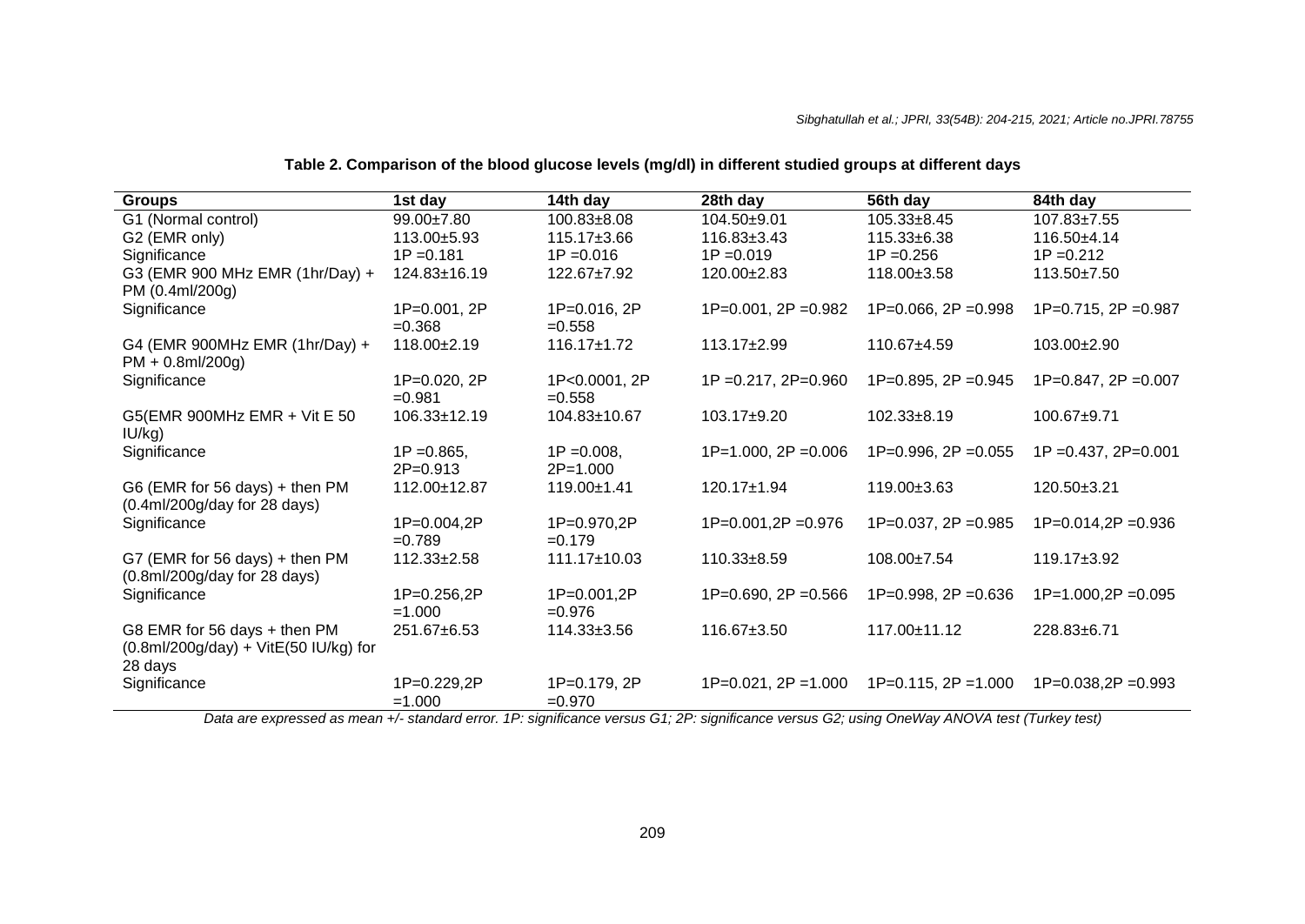

**Fig. 3. Comparison of the blood glucose (mg/dl) in different studied groups at 1st day** *\*: Significance versus G1; #: significance versus G2. \*: P <0.05, \*\*: P <0.010; \*\*\*: P <0.0001*



**Fig. 4. Comparison of the blood glucose (mg/dl) in different studied groups at 56thday** *\*: Significance versus G1; #: significance versus G2. \*: P <0.05, \*\*: P <0.010; \*\*\*: P <0.0001*

Pomegranate's anti-oxidant and anti-diabetic effects observed in this study are in conformity with the previous studies [27,28]. In previous studies it has been found that pomegranate is rich in flavonoids [29]. It is well documented in the research that flavonoids are effective in controlling hyperglycemia associated with Diabetes Mellitus [30,31]. Being rich in flavonoids can be the main reason behind the beneficial effects of pomegranate like decrease in serum glucose levels as well as prevention of damage to beta islets and their recovery after the damage.

Regarding Vit E effects on the pancreas and serum glucose levels of rats exposed to cell phones and Wi Fi ,it was observed that Vit E could prevent damage to cells to some extent but Serum glucose levels remained higher in comparison to the control.These results are in agreement of the observations found in previous study [32].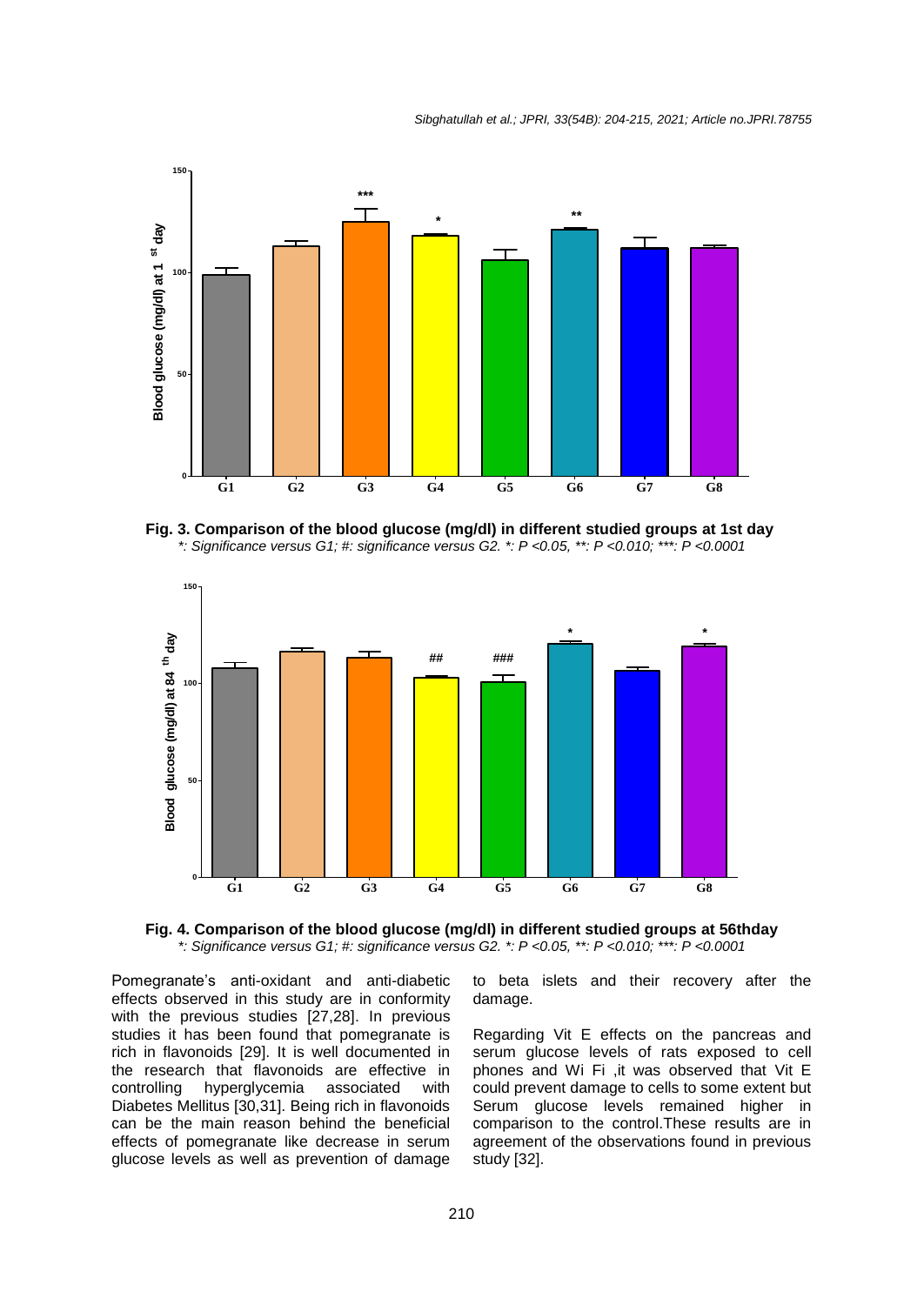*Sibghatullah et al.; JPRI, 33(54B): 204-215, 2021; Article no.JPRI.78755*



**Fig. 5. Group – 1 Microscopy: Section studied shows pancreatic lobules separated by connective tissue septa. The number of islets appears intact in number. The center of islet cells consist of Beta-cells (60%,), while the periphery comprises of large Alpha-cells (35%,)The intervening septae shows congested vessels**



**Fig. 6. Group-2 EMR 900MHz (1hr/day) onlySection studied shows pancreatic lobules separated by connective tissue septa. The center of islet cells consist of quantitative increase in small Beta-cells (75%, compared to control group), while the periphery comprises of large Alpha-cells (20%,). Intervening these cells are seen vascular spaces**



**Fig. 7. Group 3. EMR 900MHz (1hr/day) + PM (0.4ml/200g). Section studied shows pancreatic lobules separated by connective tissue septa. The pancreatic lobules consist largely of the exocrine acini and their intralobular ducts. Most of the lobules show small, round, lightstaining islets of Langerhans. The center of islet cells consist of aggregates of small Beta-cells (70%, Fig., Long-arrow), while the periphery comprises of large Alpha-cells (25% Fig., Short-**

**arrow)**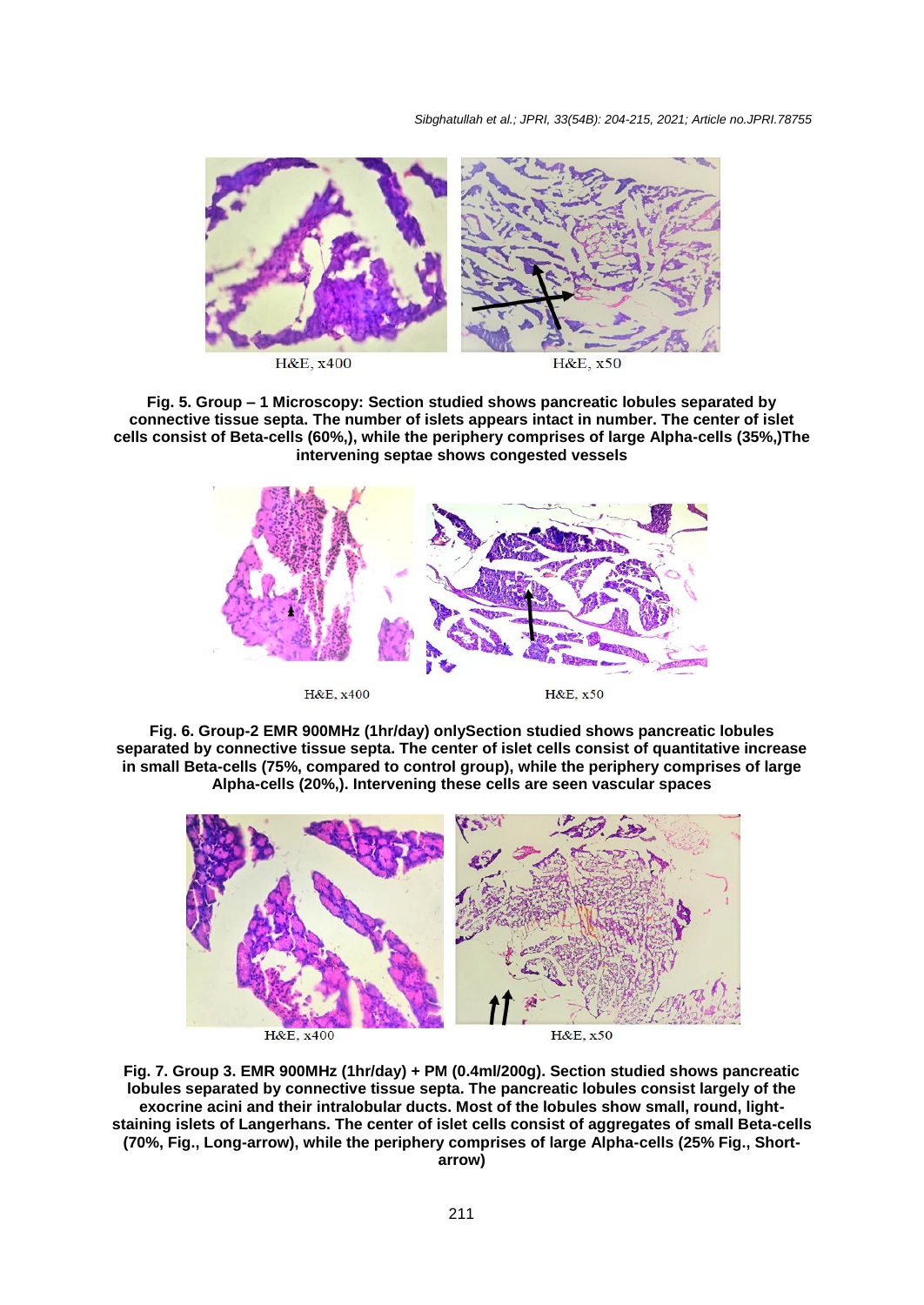*Sibghatullah et al.; JPRI, 33(54B): 204-215, 2021; Article no.JPRI.78755*



H&E, x400

H&E, x50

**Fig. 8. Group 4.EMR 900MHz (1hr/day) + PM (0.8ml/200g).Section studied shows pancreatic lobules separated by connective tissue septa. The pancreatic lobules consist largely of the exocrine acini and their intralobular ducts. Most of the lobules show small, round, lightstaining islets of Langerhans. The center of islet cells consist of aggregates of small Beta-cells (75%, Fig., Long-arrow), while the periphery comprises of large Alpha-cells (20% Fig., Shortarrow)**



**Fig. 9. Group 5. EMR 900MHz (1hr/day) + Vit. E (50 IU/kg). Section studied shows pancreatic lobules separated by connective tissue septa. The pancreatic lobules consist largely of the exocrine acini and their intralobular ducts. Most of the lobules show small, round, lightstaining islets of Langerhans. The center of islet cells consist of aggregates of small Beta-cells (70%, Fig., Long-arrow), while the periphery comprises of large Alpha-cells (25% Fig., Shortarrow)**



**Fig. 10. Group 6. PM (0.4ml/200g/day). Section studied shows pancreatic lobules separated by connective tissue septa. The pancreatic lobules consist largely of the exocrine acini and their intralobular ducts (Fig., Long-arrow). The lobules appear deficient of islets of langerhans. The interlobular septae shows congested vessels (Fig., Short-arrow)**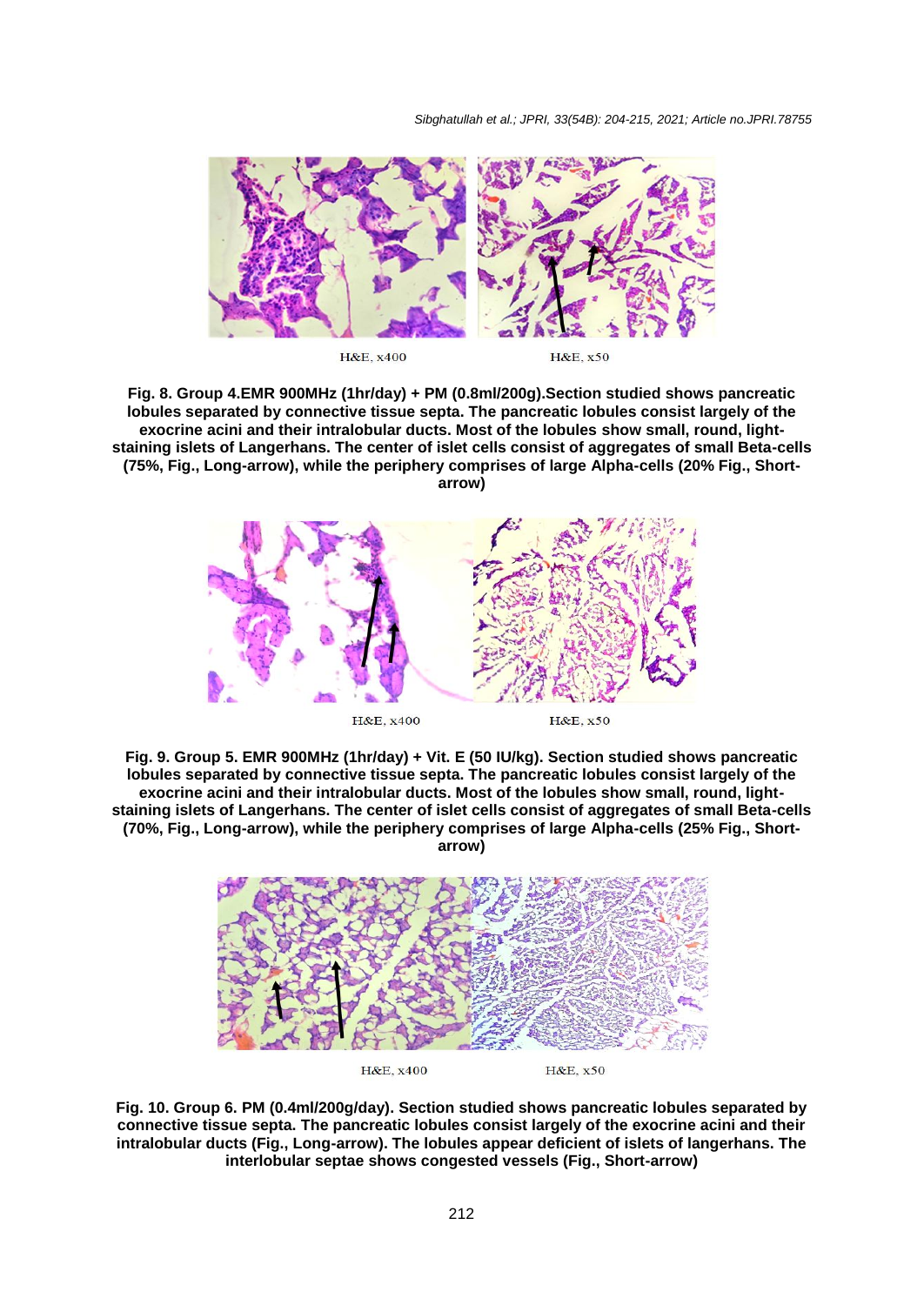*Sibghatullah et al.; JPRI, 33(54B): 204-215, 2021; Article no.JPRI.78755*



**Fig. 11. Group 7. PM(0.8ml/200g/day). Section studied shows pancreatic lobules separated by connective tissue septa. The pancreatic lobules consist largely of the exocrine acini and their intralobular ducts. Some of the lobules show small, round, light-staining islets of langerhans. The center of islet cells consist of aggregates of small Beta-cells (60%, Fig., Long-arrow), while the periphery comprises of large Alpha-cells (35% Fig., Short-arrow)**



H&E, x400

H&E, x50

**Fig. 12. Group 8. PM (0.8ml/200g/day) + Vit. E (50 IU/kg). Section studied shows pancreatic lobules separated by connective tissue septa with decrease in islets. The center of islet cells consist of quantitative decrease in both the Beta-cells and alpha cells showing degenerative changes (compared to control group) Intervening these cells are seen vascular spaces.**

# **5. CONCLUSION**

It was discovered in this study that cell phones and Wi Fi can cause pancreatic damage and hyperglycemia leading to Diabetes Mellitus and already existing Diabetes Mellitus may get aggravated. To some extent both the substances used in the study i.e. pomegranate and vitamin E were found effective in decreasing serum glucose levels aas well as repair of the damage to the rat pancreas caused by mobile phones and Wi Fi. while vitamin E didn't produce significant reduction in serum glucose levels as well as couldn't repair damaged pancreas significantly.It isconcluded that both cell phones

and Wi Fi possess detrimental effects, causing damage to pancreas leading to hyperglycemia. Pomegranate repairs and controls pancreatic damage very well resulting in reduction in serum glucose levels. It may help manage Diabetes Mellitus. Vitamin E is found to possess preventiveeffects in pancreatic damage.It is suggested that the research studies should be conducted with large sample size in humans to verify the harmful effects of cell phones and Wi Fi on human health.

## **CONSENT**

It is not applicable.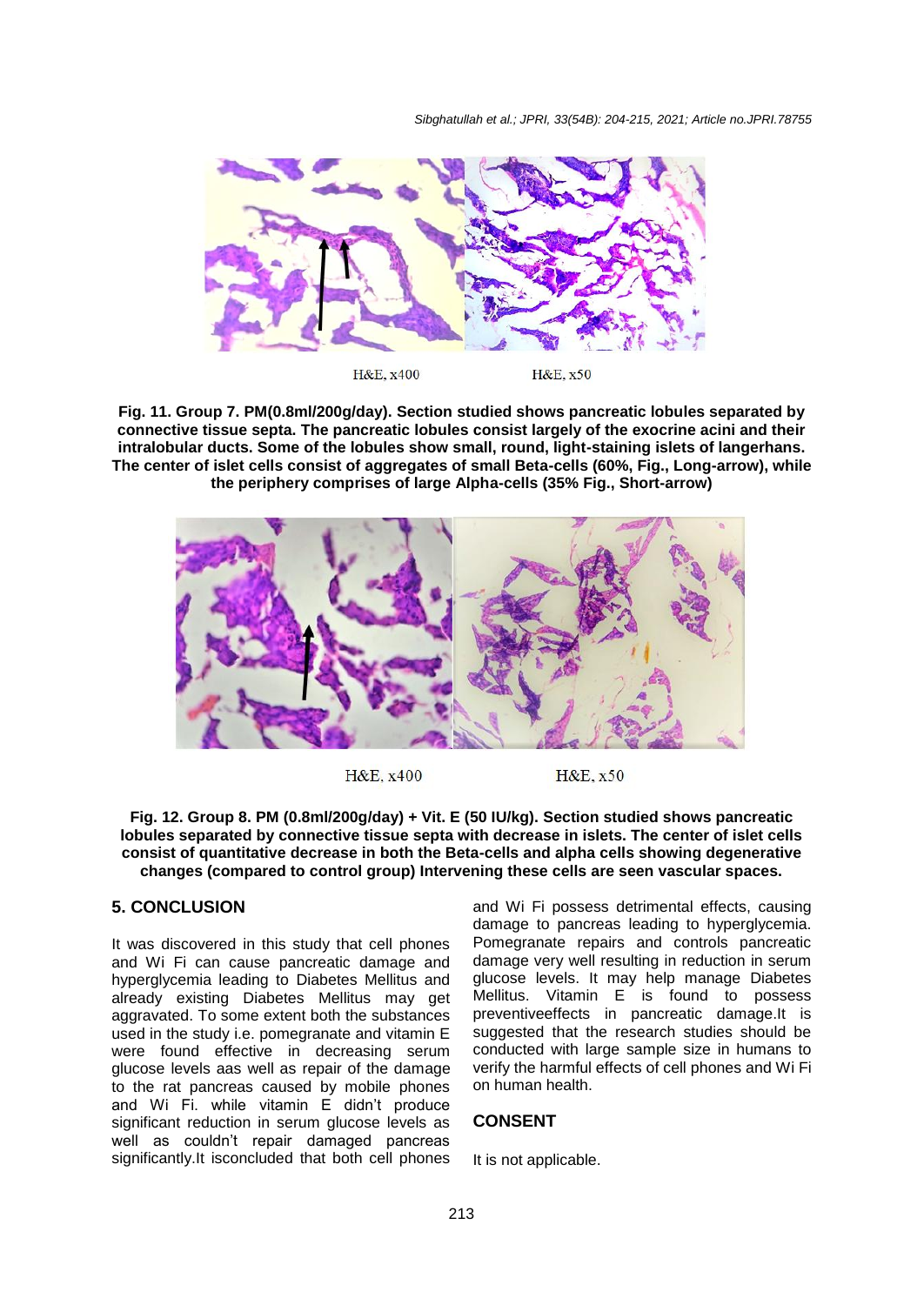# **ETHICAL APPROVAL**

Animal Ethic committee approval has been taken to carry out this study.

## **COMPETING INTERESTS**

Authors have declared that no competing interests exist.

## **REFERENCES**

- 1. Lin X, Xu Y, Pan X, Xu J, Ding Y, Sun X, et al. Global, regional, and national burden and trend of diabetes in 195 countries and territories: an analysis from 1990 to 2025. Scientific reports. 2020;10(1):1-1.
- 2. Cho N, Shaw JE, Karuranga S, Huang YD, da Rocha Fernandes JD, Ohlrogge AW,etal. IDF Diabetes Atlas: Global estimates of diabetes prevalence for 2017 and projections for 2045. Diabetes research and clinical practice. 2018; 138:271-81.
- 3. Bragg F, Holmes MV, Iona A, Guo Y, Du H, Chen Y, et al. Association between diabetes and cause-specific mortality in rural and urban areas of China. Jama. 2017;317(3):280-9.
- 4. Policardo L, Seghieri G, Anichini R, De Bellis A, Franconi F, Francesconi P, et al. Effect of diabetes on hospitalization for ischemic stroke and related in‐hospital mortality: a study in Tuscany, Italy, over years 2004–2011. Diabetes/metabolism research and reviews. 2015;31(3):280-6.
- 5. Sangi H, Alotaibi NM, Ahmedani EI, Muhammad S, Sangi A. The Effect of Nigella Sativa, and Metformin on the Changes in Liver, Heart, and Kidney Caused by DM in Experimental Animals. International Journal of Pharmaceutical Research & Allied Sciences. 2020;9(2).
- 6. Alizadeh AHM. Diabetes Mellitus and Pancreas: An Overview. JOP. J Pancreas (Online) 2020;21(4):72-73.
- 7. Valko M, Leibfritz D, Moncol J, Cronin MT, Mazur M, Telser J. Free radicals and antioxidants in normal physiological functions and human disease. The international journal of biochemistry & cell biology. 2007;39(1):44-84.
- 8. Dos Santos JM, De Oliveira DS, Moreli ML, Benite-Ribeiro SA. The role of mitochondrial DNA damage at skeletal muscle oxidative stress on the development of type 2 diabetes. Molecular

and Cellular Biochemistry. 2018; 449(1):251-5.

- 9. Zephy D, Ahmad J. Type 2 diabetes mellitus: role of melatonin and oxidative stress. Diabetes & Metabolic Syndrome: Clinical Research & Reviews. 2015; 9(2):127-31.
- 10. Maritim AC, Sanders A, Watkins Iii JB. Diabetes, oxidative stress, and antioxidants: A Review. Journal of biochemical and molecular toxicology. 2003;17(1):24-38.
- 11. Asmat U, Abad K, Ismail K. Diabetes mellitus and oxidative stress—A concise review. Saudi Pharmaceutical Journal. 2016;24(5):547-53.
- 12. Claudia Consales, CaterinaMerla, Carmela Marino, Barbara Benassi, Electromagnetic Fields, Oxidative Stress, and Neurodegeneration. International Journal of Cell Biology 2012, Article ID 683897, 16 .
- 13. Sangi SM, Bawadekji A, Alotaibi NM, Aljameeli AM, Soomro S. Protective Effects of Vitamin E on Mobile Phone Induced Injury in The Brain of Rats. Int. j. pharm. phytopharm. res. 2020;10(1):97- 104.
- 14. Okechukwu CE. Does the use of mobile phone affect male fertility? A mini-review. Journal of Human Reproductive Sciences. 2020;13(3):174.
- 15. Pall ML. Electromagnetic fields act via activation of voltage‐gated calcium channels to produce beneficial or adverse effects. Journal of cellular and molecular medicine. 2013;17(8):958-65.<br>Gve MC. Park CJ.
- 16. Gye MC, Park CJ. Effect of electromagnetic field exposure on the reproductive system. Clinical and experimental reproductive medicine. 2012 ;39(1):1.
- 17. Sangün Ö, Dündar B, Çömlekçi S, Büyükgebiz A. The Effects of Electromagnetic Field on the Endocrine System in Children and Adolescents. Pediatric endocrinology reviews: PER. 2015;13(2):531-45.
- 18. Shen J, Li X, Shi X, Wang W, Zhou H, Wu J, et al. The toxicity of lithium to human cardiomyocytes. Environmental Sciences Europe. 2020;32(1):1-2.
- 19. Kang DH, Chen M, Ogunseitan OA. Potential environmental and human health impacts of rechargeable lithium batteries in electronic waste. Environmental science & technology. 2013;47(10):5495-503.